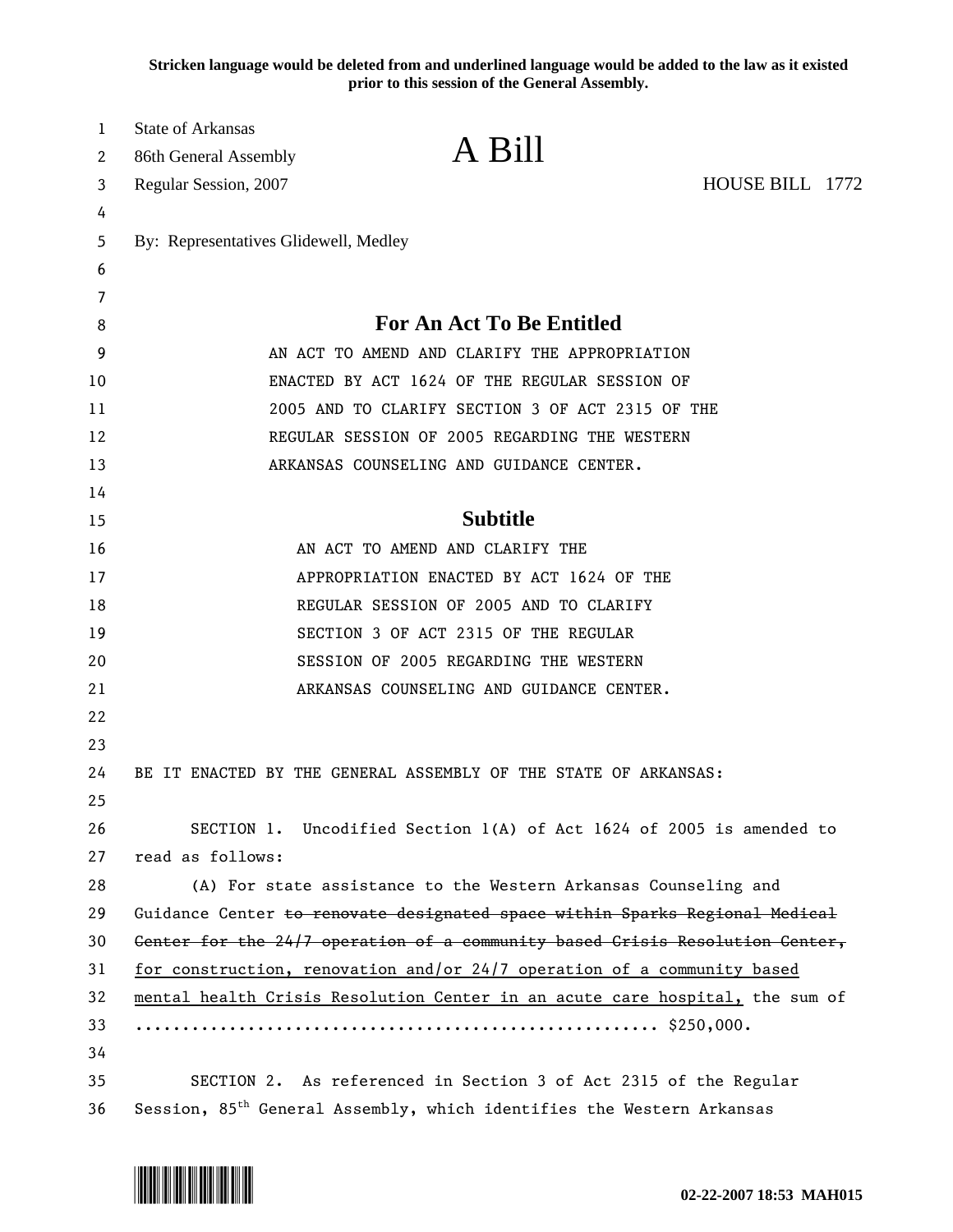1 Counseling and Guidance Center project as being for the Regional Medical 2 Center, shall instead be deemed to be for construction, renovation and/or 3 24/7 operation of a community based mental health Crisis Resolution Center in 4 an acute care hospital.

5 6 SECTION 3. SPECIAL LANGUAGE. NOT TO BE INCORPORATED INTO THE ARKANSAS 7 CODE NOR PUBLISHED SEPARATELY AS SPECIAL, LOCAL AND TEMPORARY LAW. WESTERN 8 ARKANSAS COUNSELING AND GUIDANCE CENTER. It is the intent that if the 9 appropriation provided in subsection (A) in Section 1 of this Act is not 10 needed by the Western Arkansas Counseling and Guidance Center for the 11 renovation and/or 24/7 operation of a community based mental health Crisis 12 Resolution Center in an acute care hospital located in Fort Smith, Arkansas, 13 that it shall be utilized by the Western Arkansas Counseling and Guidance 14 Center for the renovation and/or 24/7 operation of a community based mental 15 health Crisis Resolution Center in an acute care hospital established within 16 a fifty (50) mile radius of the greater Fort Smith, Arkansas area. The 17 Western Arkansas Counseling and Guidance Center shall report to the Arkansas 18 Legislative Council or Joint Budget Committee by July 1, 2007 if the 19 appropriation provided in subsection (A) in section 1 of this Act is needed 20 for the renovation and/or 24/7 operation of a community based mental health 21 Crisis Resolution Center in an acute care hospital located in Fort Smith, 22 Arkansas, or the renovation and/or 24/7 operation of a community based mental 23 health Crisis Resolution Center in an acute care hospital established within 24 a fifty (50) mile radius of the greater Fort Smith, Arkansas area.

25

26 SECTION 4. DISBURSEMENT CONTROLS. (A) No contract may be awarded nor 27 obligations otherwise incurred in relation to the project or projects 28 described herein in excess of the State Treasury funds actually available 29 therefor as provided by law. Provided, however, that institutions and 30 agencies listed herein shall have the authority to accept and use grants and 31 donations including Federal funds, and to use its unobligated cash income or 32 funds, or both available to it, for the purpose of supplementing the State 33 Treasury funds for financing the entire costs of the project or projects 34 enumerated herein. Provided further, that the appropriations and funds 35 otherwise provided by the General Assembly for Maintenance and General 36 Operations of the agency or institutions receiving appropriation herein shall